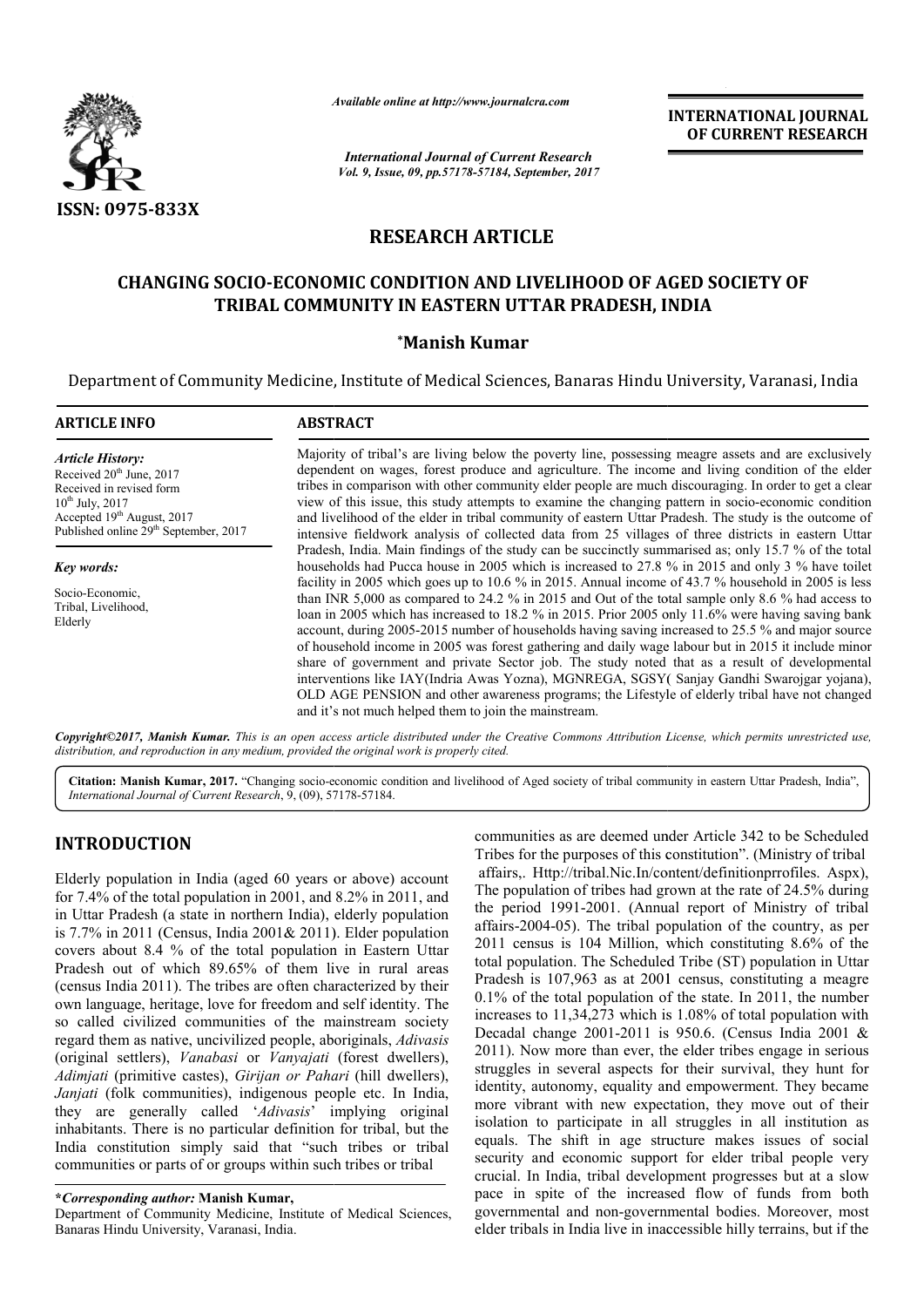hill tribes can also take part in the nation building activity at par with the mainstream society, it will serves as the a guarantee to attain unity and progress. The specific objective of the study is to explore and better understand the Changing Socio –Economic Condition and Livelihood of Aged Society of Tribal Community In eastern Uttar Pradesh. This study was embarked upon because of the perceived and real difficulties in creating effective policies and programmes for increasing elder tribal people participation in public life. However, this is not only a study of the situation of elder tribal men and women, but the social norms that determine their participation in decision making on priority interests and concerns of families and communities.

#### **Data and Methodology**

A community based Empirical study was conducted in rural areas of Eastern Uttar Pradesh, India. Which include 29 districts in total geographical area of 85,298 sq. km. of Uttar Pradesh. Uttar Pradesh is the most populous northern state of India. Eastern Uttar Pradesh has Multicultural, multiracial, fabulous wealth of nature –hills, valleys, river, forests, and vast plains. People belonging to different ethno-cultural and linguistic background co-reside here. Multistage random sampling procedure was used to collect information from the area under study. Three Districts were selected for this study. The composite index of development (based on 13 important indicators of socio-economic development) is the basis for the selection of districts. Randomly one district each from low (Sonbhadra), middle (Chandauli) and high index categories (Deoria), and from each selected districts one sub districts (Dudhhi from Sonbhadra, Sakaldiha from Chandauli and Deoria sub-district from Deoria district) were selected at random out of which one village was selected randomly and at the end complete enumeration of the elderly tribal population in a particular village was carried out. However, if after complete enumeration the required sample size has not been obtained in a particular village, then we select another village randomly from the sub-district and follow the same process. But if the minimum sample size after complete enumeration is still not obtained, then the same procedure will be followed to complete the minimum sample size which is 148. As per government reports Approximately 2.5 households in a village of eastern Uttar Pradesh get at least one elderly tribal living in the family and according to our methodology we surveyed 25 villages for this study. Thus, a total number of 370 households are covered under this study. The instrument used to collect information from the respondents is a personal interview; this was used as the main tool of data collection. Alongside with the Interview Schedule, the researcher also set out an observation sheets to record relevant and Useful observations with a view to strengthen or back up and cross-check the information gathered using other tools.

#### **Economic Index**

Economics status of a household (HH) is a function of a number of interrelated variables like landholding, income sources, occupation characteristics, etc. The total earning of a rural HH have been computed by adding total income in Rupees (Indian currency) from all possible sources in a HH, Which includes (i) Income from agriculture (ii) Income from business (iii) Income from services ( government / private) (iv) Income from pension Old age / Widower's / Disability. (v) Income from hunting / natural product collection / forest gathering. (vi) Income from daily wage and all different sources. The total monthly income of a HH has been calculated by compiling the monthly income from these aforesaid sources of income and utilized in computation of income index of a HH. The income index of a HH is defined as the ratio of total earning from all sources of a HH to effective size of a HH. The effective size of a household is defined considering each person aged 15 years and above as one unit and aged less than 15 years as half unit. The way to determine social and economic status has been adopted from the study of Kumar *et al.* (2005)

After calculating the total earnings from all different sources and effective size of the HH, the Income index (I.I.) is calculated as

Total earnings of a HH

 $I.I. = -$ Effective size of a HH

Thus, the economic status of a HH based on I.I. is classified into four groups as

Extreme Low if I.I < Rs. 500 Low if I.I is between Rs. 501- Rs 1000 Middle if I.I is between Rs. 1001 – Rs. 1500 High if  $I.I > Rs. 1501$ 

#### **Social Status**

Social status has been defined on the basis of different kind of facilities available in a household. For completeness these are:

- 1. Total family Income between Rs.5000 to 8000
- 2. Residential accommodation more than one "Pucca Room" per eligible couple
- 3. Regular use of milk and vegetable
- 4. Education at graduation level of at least one member of the household
- 5. Household cash shavings up to 25000 (In Indian Rupees).
- 6. Possession of at least four of the following facilities :
	- Drinking water facility: Borehole / Private tap at house / Water pump /
	- Tube well
	- Entertainment facility Radio / T.V / Transistor
	- Travelling or transport facilities- Bicycle / Motorcycle / Car
	- Luxurious items Dressing table / Mattress/ Refrigerator / Washing machine /
	- Agricultural equipment Tractor /Animal drawn cart / thresher
	- Kitchen facility LPG / Bio gas / Separate kitchen / Pressure cooker
	- Communication –Mobile /Telephone
	- Home use Solar light / Computer / Laptop / Sewing machine
	- Other facilities Toilet/ Electricity

In light of presence of above facilities, social status has been classified in to three different groups as,

Extreme Low - If at most two or less than two facilities are available

Low – If three facilities are available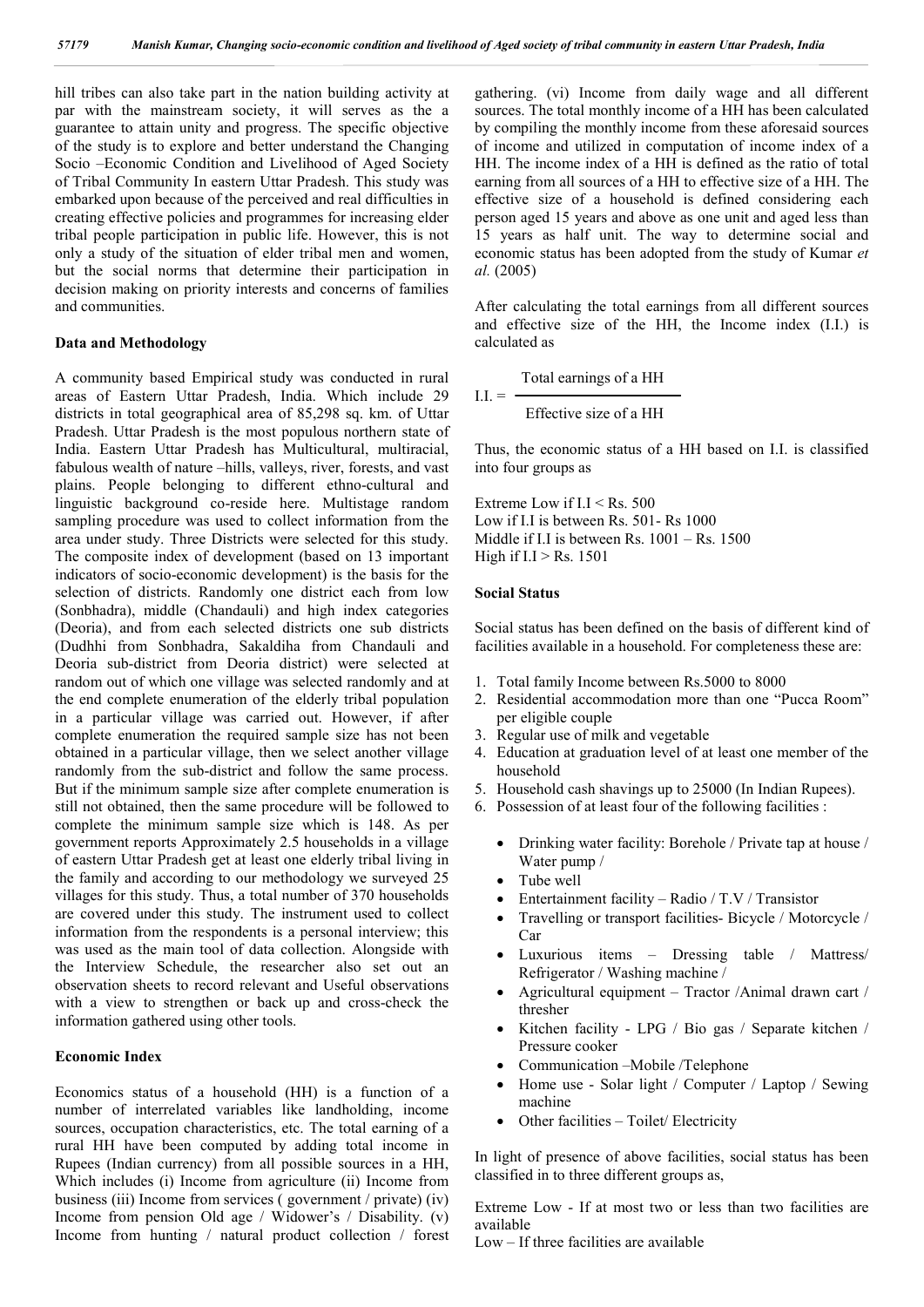Middle – If four facilities are available High – If five or more facilities are available in a household

**Inclusion criteria for the respondent:** Elder tribal people of the community of both sexes (male  $&$  female), Age range between 60 years and above, who are willing to be interviewed and participate in the study and who are fluent in speaking Hindi.

**Exclusion criteria for the respondent:** Elder tribal people with serious physical problem, age less than 60 years and not willing to be interviewed.

### **Livelihood System in Tribes of Eastern Uttar Pradesh**

The livelihood patterns in eastern Uttar Pradesh are primarily dependent on combinations of agriculture, forests and laboring. Due to little holding and the very low productivity of the agricultural land mostly households move out a living by maintaining a diversified pattern of occupations no single activity provides sufficient resources to entirely ensure their livelihood. There are, however, a few numbers of artesian Tribes and tribal communities who depend on providing services to the community or on small scale processing and marketing. Elderly Women's work is critical for the survival of tribal households both in terms of provisioning food and income as well as in the management of resources. Agriculture in the tribal villages/area is predominantly rain fed and monocropped. Amongst the vulnerable Tribes such as Baiga, Pahari ,Agaria and Gond women play an important role in (i) food gathering from the forest; (ii) honey collection( With the help of young people); (iii) herbal medicinal plant collection, processing  $\&$  sale; (iv) basket making; (v) shifting cultivation; (vi) labour and Broadly, tribal livelihood system can be classified into three types. First forest dependent upland systems (approx 30%) are usually located in Hilly areas and comprising most Tribal villages/ tolas. Second, mixed systems (approx. 55%), which are usually located in the middle, watersheds and these are partially hilly areas, where communities depend less on forest and place added reliance on agriculture. Farming is mainly single crop with some paddy and vegetable cultivation. Food security extends to three to four months. Third lowland systems (approx. 15%) are located in lower watershed. These communities extend into the lower plains and may have relatively little forest access and maximum of them are involve in labour activity. They tend to be more multiethnic, have smellers but more intensively farmed land holdings and own more cattle. Cropping is more common, and if there is supplementary irrigation, even a double crop may be grown. There is a greater reliance on paddy, vegetables are cultivated nearly year round and overall food security can extend from five to seven months. Year round access to most communities allows for greater market orientation. Many fields are already bunded as the terrain is generally flatter and there is better system farming has a longer history, which is reflected in greater productivity per hectare. Distant migration may be less prevalent but local wage-earning opportunities are more available.

# **RESULTS**

Results obtained from a representative sample of elderly from the eastern Uttar Pradesh data at both household and individual level revealed that about 52% of the elderly lived together with their Son/Daughter and Spouses, nearly one-third live without the spouse but with children and a small proportion (2%) live with other relatives or alone. Furthermore, some important indicators of well being which may vary between then only 20% of household have income more than Rs. 12,501/- per month and about 51% of households have income less than Rs.8000/- per month. In 2005 the less than Rs. 8000 /- consist share of 70.1% and only 4.9 % had income of Rs. 12,501/- and above per month.

## **Housing**

Mainly the type of houses can be categorised into three types - Pucca (Roof are made from Concrete / Stone), Semi Pucca (At least walls are made from Bricks and stone with cement) and Kaccha (made by mud, bamboo and wood). Greater percentage (69.4%) of tribal household have Kaccha type of house, while only 28.1% have Pucca type of house and only 2.6 % have semi pucca type of house in 2015 and the share of Kaccha type of house was 83.4% in 2005. At present time 11.2 % of the respondents accepted that toilet facility in home and nearby proportion for separate animal shed or separate kitchen in home, but 27.8% use electricity in their homes in present time which was just more than double of using electricity in 2005. In 2005, 69.6 % of elderly household are living in BPL and at present time it decrease up to 6.23%.

## **Fuel availability**

All the Tribal household are use different types of fuel like wood, coal, kerosene, electricity or LPG cylinder for lightning and cooking. 97.7 % and 48.6 % to those who used wood for cooking and lightning in 2005 and its goes up to 98.4 % in cooking and decreasing growth found in lightning with 22.6 % in present time. Only 0.3% of the Tribal Household are used electricity as fuel for cooking in 2005 and 2.3 % in 2015 but in case of lightning 6.2 % are using electricity as fuel for lightning in 2005 and with growth of 18.18 % its goes up to 24.4 % in 2015.Majorty of tribal household are using multiple type of fuel for lightning and cooking as Table:3 shows that 13.76 % growth rate are found for Using LPG as a fuel for cooking During 2005 to 2015 and LPG use as a fuel for lightning is slighter much higher than cooking with 17.66% during 2005 to 2015 and decreasing rate found in firewood and kerosene use as a fuel for lightning with 25.97 % and 0.50 %. Description of the Tribal Household by the Demographic characteristics has been presented in Table 3. The study shows that 57.4 % belonged to 60 to 69 years of age group " young old" ,30.6 % "old old" and 11.9 % are belonged from "Older old" , the education level of the elderly indicates that 93.8 % of the elderly were illiterate and there were only 0.5 % literate among elderly women. Regarding the Marital status 63.1 % are married and the rest 36.9% are widow, widower, separated, unmarried or living alone. As we saw 79.2 % of tribal household are joint family, living with two or more generation and only 20.8 % are living in nuclear family e.g. : living alone, with spouse or living with children. This analysis logically begins at the Social and economic Status of household. It is of great importance to look at the economic and social status of people in the household, 46.2 % are in extreme low category and 21.8 % & 8.8% in middle and high category of social status. It is a bad indicator that more than half of the population is belong to low social status. In Income majority of tribal household that is 67% are living in low and middle income index category and only 15.3 % are living in high income index Category.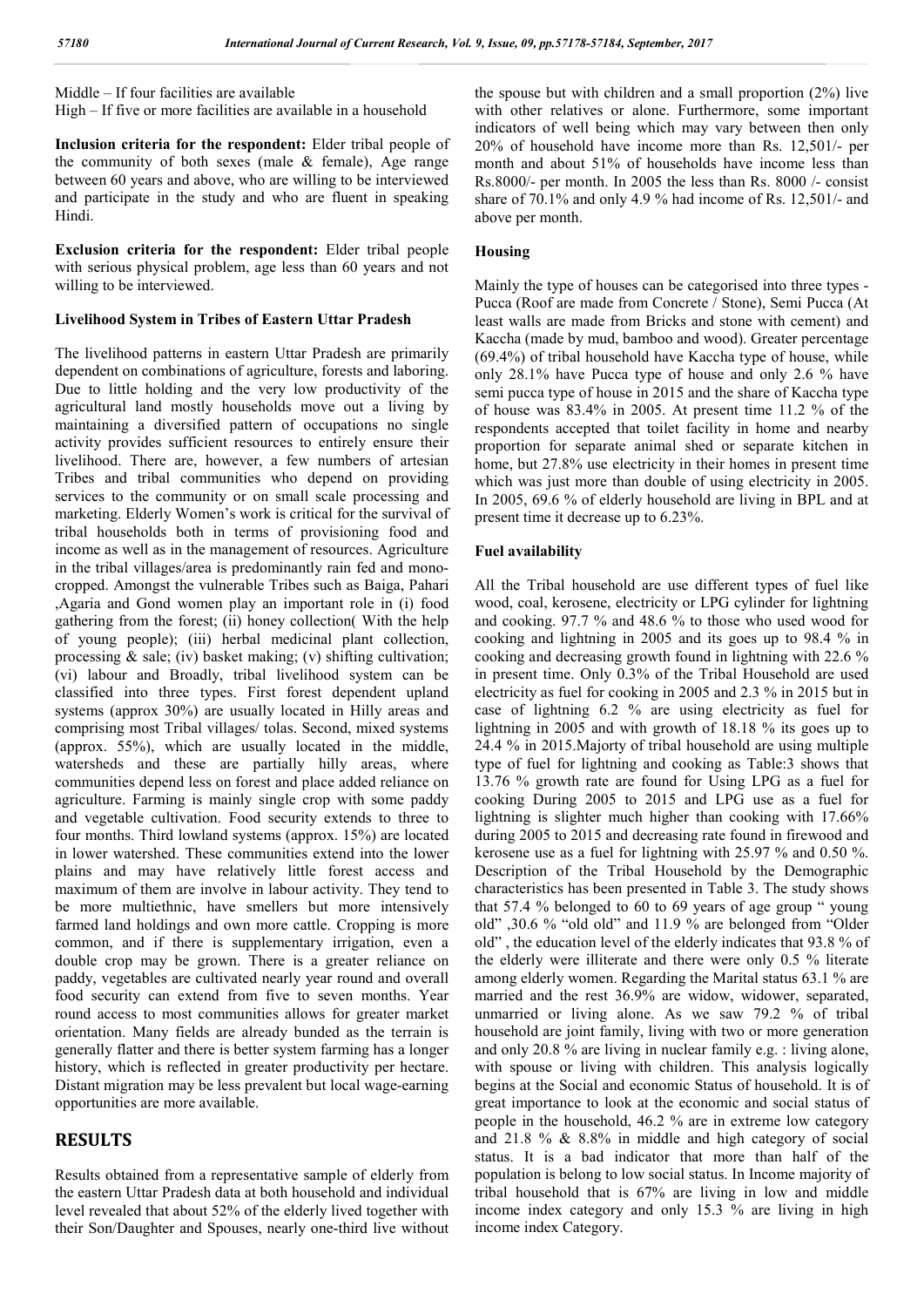|                              | <b>Distribution of Households</b> |               |                |  |  |  |
|------------------------------|-----------------------------------|---------------|----------------|--|--|--|
| <b>Amenity</b>               | 2005                              | 2015          | <b>Changes</b> |  |  |  |
| Type of House                |                                   |               |                |  |  |  |
| Kachha                       | 321(83.4%)                        | 267 (69.4 %)  | $-14.02%$      |  |  |  |
| Pacca                        | $61(15.8\%)$                      | $108(28.1\%)$ | 12.20 %        |  |  |  |
| Semi Pacca                   | $3(0.8\%)$                        | $10(2.6\%)$   | 1.81 %         |  |  |  |
|                              | <b>Number of Dwelling Rooms</b>   |               |                |  |  |  |
| One                          | $106(27.5\%)$                     | 73(19.0 %)    | $-8.57%$       |  |  |  |
| Two                          | $140(36.4\%)$                     | $129(33.5\%)$ | $-2.85%$       |  |  |  |
| Three                        | $52(13.5\%)$                      | $79(20.5\%)$  | 7.01%          |  |  |  |
| More Than Three              | $87(22.6\%)$                      | $104(27.0\%)$ | 4.41 %         |  |  |  |
|                              | <b>Ownership of House</b>         |               |                |  |  |  |
| Own                          | 345(89.6%)                        | 318(82.6%)    | $-7.01%$       |  |  |  |
| Provided by the Government   | $38(9.9\%)$                       | $65(16.9\%)$  | 7.01%          |  |  |  |
| Others                       | $2(0.5\%)$                        | $2(0.5\%)$    | $0.0\%$        |  |  |  |
|                              | <b>B.P.L Card</b>                 |               |                |  |  |  |
| Yes                          | 268(69.6%)                        | 244(63.4%)    | $-6.23 \%$     |  |  |  |
|                              | Ration card                       |               |                |  |  |  |
| Yes                          | 346(89.9%)                        | 344(89.4%)    | $-0.51%$       |  |  |  |
| <b>Colour of Ration Card</b> |                                   |               |                |  |  |  |
| Red                          | 122(31.7%)                        | $101(26.2\%)$ | $-5.45%$       |  |  |  |
| Yellow                       | $77(20.0\%)$                      | 99(25.7%)     | 5.71 %         |  |  |  |
| White                        | 146(37.9%)                        | $143(37.1\%)$ | $-0.77%$       |  |  |  |
| Don't have                   | $40(10.4\%)$                      | $42(10.9\%)$  | 0.51%          |  |  |  |
|                              | Electricity                       |               |                |  |  |  |
| Yes                          | 48(12.5%)                         | $107(27.8\%)$ | 15.32 %        |  |  |  |
|                              | Toilet                            |               |                |  |  |  |
| Yes                          | $14(3.6\%)$                       | $43(11.2\%)$  | $7.53\%$       |  |  |  |
|                              | Separate kitchen                  |               |                |  |  |  |
| Yes                          | $25(6.5\%)$                       | 29(7.5%)      | $1.03\%$       |  |  |  |
|                              | Separate animal shed              |               |                |  |  |  |
| Yes                          | $50(13.0\%)$                      | $65(16.9\%)$  | 3.89%          |  |  |  |
|                              | Irrigable land                    |               |                |  |  |  |
| yes                          | 300(77.9%)                        | 250(64.9%)    | $-12.98%$      |  |  |  |

**Table 1. Distribution of the elderly tribal household by selected demographic characteristics**

**Table 2. Type of fuel use for cooking and lightning in eastern Uttar Pradesh**

| <b>Source of Cooking</b> |                |                            |                |  |
|--------------------------|----------------|----------------------------|----------------|--|
|                          | 10 year before | At present                 | <b>Changes</b> |  |
| Firewood                 | 376(97.7%)     | 379(98.4%)                 | $0.77\%$       |  |
| Straw & leaf             | 360(93.5%)     | 338(87.8%)                 | $-5.71%$       |  |
| Cow dung cake            | 353(91.7%)     | 325(84.4%)                 | $-7.27%$       |  |
| Cooking Gas LPG          | $11(2.9\%)$    | $64(16.6\%)$               | 13.76%         |  |
| Gobar Gas                | $1(0.3\%)$     | $2(0.5\%)$                 | 0.25%          |  |
| Kerosene                 | $35(9.1\%)$    | $75(19.5\%)$               | 10.38%         |  |
| Electricity              | $1(0.3\%)$     | $9(2.3\%)$                 | 2.07%          |  |
|                          |                | <b>Source of Lightning</b> |                |  |
| Firewood                 | $187(48.6\%)$  | 87(22.6%)                  | $-25.97\%$     |  |
| Straw & leaf             | $2(0.5\%)$     | $7(1.8\%)$                 | $1.29\%$       |  |
| Cow dung cake            | $3(0.8\%)$     | $4(1.0\%)$                 | 0.25%          |  |
| Cooking Gas LPG          | $10(2.6\%)$    | $78(20.3\%)$               | 17.66%         |  |
| Gobar Gas                | $5(1.3\%)$     | $6(1.6\%)$                 | 0.25%          |  |
| Kerosene                 | 382(99.2%)     | 380(98.7)                  | $-0.50\%$      |  |
| Electricity              | $24(6.2\%)$    | 94(24.4%)                  | 18.18%         |  |

The livelihood patterns in eastern Uttar Pradesh are primarily dependent on combinations of agriculture, forests and laboring. Due to little holding and the very low productivity of the agricultural land mostly households move out a living by maintaining a diversified pattern of occupations no single activity provides sufficient resources to entirely ensure their livelihood. Regarding the occupational status there is great difference among tribal household that only 5.2 % of tribal household are engaged in government offices in present time in comparison 2005 the percentage of tribal household are merger or 2.3% and 79.7% are working as daily wage labourers, 13.8% engaged in making and selling bidi, Basket, leaf plate and few others are engaged as folk artist. But in case of 2005, majority of them are engaged, are labourer or Wages from working on other people's land are 85.5% and 2.1 % household had income from land, property and interest from bank saving and merger share of household had income from

different welfare scheme like disability pension, widower's pension, Old age Pension and social security. The economic condition of elderly tribal household is not sound. Merger 4.2 % of family possess television in 2005 and growth of 16.1 % goes up to 20.3 % in 2015. A few families have Motor cycle, Car, Tractor, Animal Drawn Cart etc. The main source of income of these household are labour and forest gathering and income comes from making and selling Product. Refrigerator, Washing machine, Computer /Laptop and other luxury commodities were seen only in few household as their standard of living was better than rest and belong to High Income Index Category. The picture of elderly tribal household are same as the normal population, as 72.4% of the tribal using Mobile Phone /Telephone in 2015. It is observed that only approx 90% family did not have any vehicle but rest of tribal Household have vehicles. Many have cycle and bikes. Some have four wheelers as well as bikes and cycles in present time.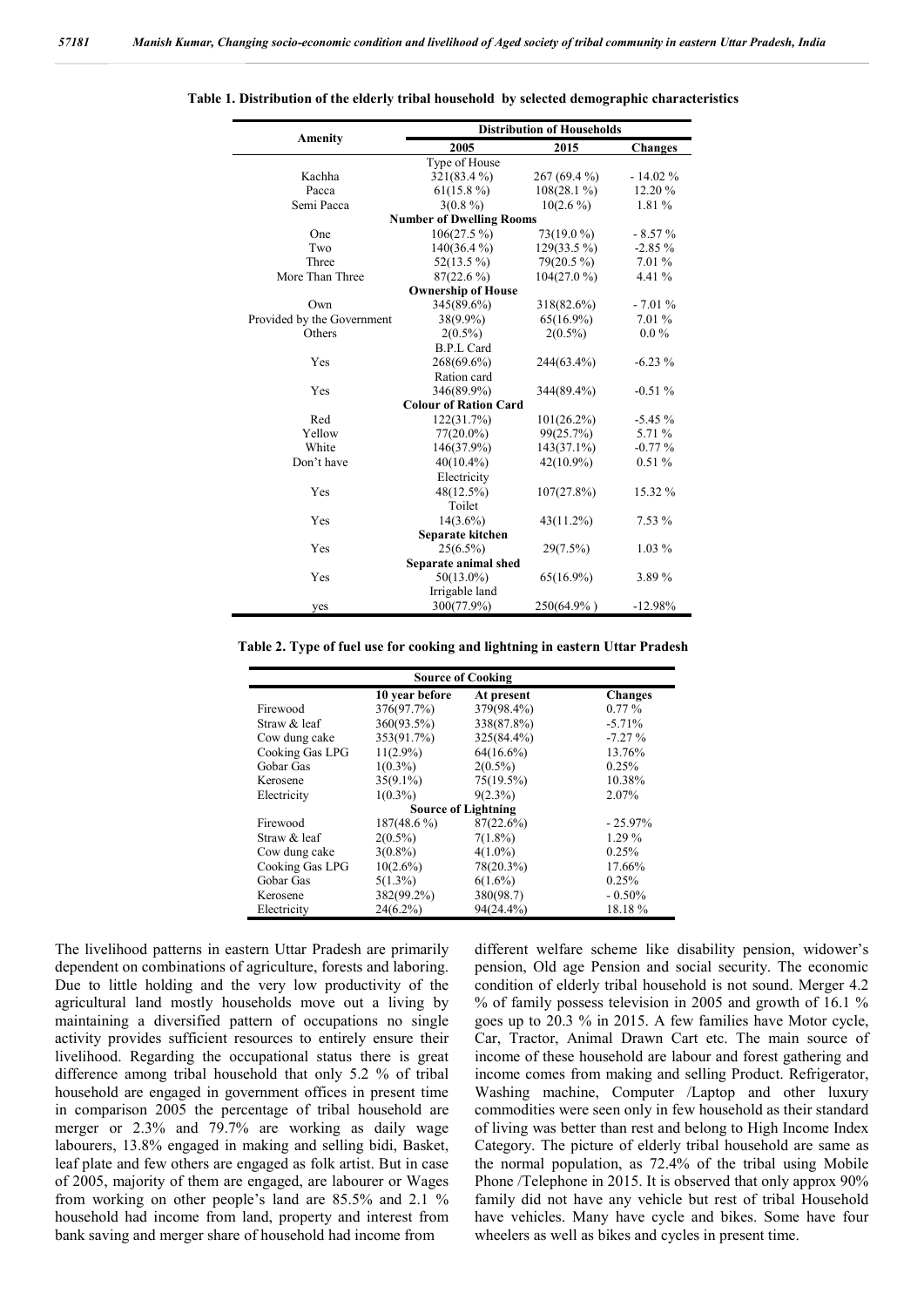| Variable                | Age groups             |               | <b>Total</b>  |  |  |
|-------------------------|------------------------|---------------|---------------|--|--|
|                         | Male                   | Female        |               |  |  |
|                         | Age                    |               |               |  |  |
| Young Old "60 to $69$ " | $117(59.1\%)$          | $104(55.6\%)$ | 221 (57.4%)   |  |  |
| Old Old " 70 to 79"     | 59 (29.8%)             | 59 (31.6%)    | 118(30.6%)    |  |  |
| Older Old "80 and above | $22(11.1\%)$           | 24 (12.8%)    | $46(11.9\%)$  |  |  |
|                         | <b>Marital status</b>  |               |               |  |  |
| Married                 | 149 (75.3%)            | 94 (50.3%)    | $243(63.1\%)$ |  |  |
| Others                  | 49 (24.7%)             | 93 (49.7%)    | 142(36.9%)    |  |  |
|                         | <b>Education</b>       |               |               |  |  |
| Illiterate              | $175(88.4\%)$          | 186(99.5%)    | 361(93.8%)    |  |  |
| Literate                | $23(11.6\%)$           | $1(0.5\%)$    | $24(6.2\%)$   |  |  |
|                         | <b>Social status</b>   |               |               |  |  |
| Extreme low             | $92(46.5\%)$           | 86(46.0%)     | 178(46.2%)    |  |  |
| Low                     | 41(20.7%)              | 48(25.7%)     | $89(23.1\%)$  |  |  |
| Middle                  | $46(23.2\%)$           | 38(20.3%)     | 84(21.8%)     |  |  |
| High                    | $19(9.6\%)$            | $15(8.0\%)$   | $34(8.8\%)$   |  |  |
|                         | <b>Economic status</b> |               |               |  |  |
| Extreme low             | 31(15.7%)              | 37(19.8%)     | 68(17.7%)     |  |  |
| Low                     | $63(31.8\%)$           | 61(32.6%)     | 124(32.2%)    |  |  |
| Middle                  | 75(37.9%)              | 59(31.6%)     | 134(34.8%)    |  |  |
| High                    | 29(14.6)               | 30(16.0)      | 59(15.3)      |  |  |
| <b>BPL Household</b>    |                        |               |               |  |  |
| Yes                     | 131(66.2)              | 113(60.4)     | 244(63.4)     |  |  |
| No                      | 67(33.8)               | 74(39.6)      | 141(36.6)     |  |  |
| <b>Family type</b>      |                        |               |               |  |  |
| Nuclear                 | 44(22.2)               | 36(19.3)      | 80(20.8)      |  |  |
| Joint                   | 154 (77.8)             | 151 (80.7)    | 305(79.2)     |  |  |

## **Table 3: Distribution of the elderly tribal by selected demographic characteristics**

## **Table 4. Household Main Source of Income**

| Variables                                           | <b>10 Year Before</b> | <b>At Present</b> | Changes $(\% )$ | P value                         |
|-----------------------------------------------------|-----------------------|-------------------|-----------------|---------------------------------|
| Wages from Working on other People's land           | (329) 85.5 %          | $(307)$ 79.7%     | $-5.71%$        | 0.03662, Z-Score: 2.0912        |
| Income from Own farm Business / Shop                | (37)9.6%              | $(45)$ 11.7 %     | 2.07 %          | $0.35238$ , Z-Score :-0.9346    |
| Income from own nonfarm business-Including making / | $(48)$ 12.5 %         | $(53)$ 13.8 %     | $1.29\%$        | $0.59612$ , Z-Score : -0.5338   |
| fixing Goods                                        |                       |                   |                 |                                 |
| Income from Land, House (Including rent) or other   | $(8)$ 2.1 %           | $(10)$ 2.6 %      | $0.51\%$        | $0.63122$ , Z-Score : -0.477    |
| Property, Interest from Bank account                |                       |                   |                 |                                 |
| Old age Pension and Social Security                 | $(27)$ 7.0 %          | $(74)$ 19.2 %     | $12.20 \%$      | 0, Z-Score : $-5.0173$          |
| Disability Pension                                  | $(10)$ 2.6 %          | $(2)$ 0.5%        | $-2.07\%$       | 0.0198, Z-Score : 2.3276        |
| Widower's Pension                                   | $(5)$ 1.3%            | $(31)$ 8.1 %      | 6.75 %          | $0$ , Z-Score :-4.4383          |
| Any other Welfare Scheme                            | $(11)$ 2.9 %          | $(7)$ 1.8%        | $-1.03\%$       | $0.34212$ , Z-Score :-0.954,    |
| Hunting, Folk artist, Fisheries, Forest Gathering   | $(91)$ 23.6 %         | $(89)$ 23.1 %     | $-0.51\%$       | $0.86502$ , Z-Score: $0.1703$ , |
| Agriculture, Natural Product Collection             | $(240)$ 62.3 %        | $(231)$ 60.0 %    | $-2.33\%$       | $0.50286$ , Z-Score : 0.6655,   |
| Daily Wage Labour                                   | $(290)$ 75.3%         | (279)72.5%        | $-2.85\%$       | 0.36812, Z-Score :0.9026        |
| Government Job (Contract/Permanent) / Private Job   | $(9)$ 2.3%            | $(20)$ 5.2 %      | 2.85 %          | 0.03752, Z-Score : 2.0822,      |
|                                                     |                       |                   |                 |                                 |

| Table 5. Asset possessed of the Household of elderly |  |  |  |  |  |
|------------------------------------------------------|--|--|--|--|--|
|------------------------------------------------------|--|--|--|--|--|

| Variable                      | 10 year before | At present    | <b>Changes</b> |
|-------------------------------|----------------|---------------|----------------|
| Radio/Transistor / Wall Watch | 181(47%)       | $232(60.3\%)$ | 13.3 %         |
| Television (C/B.W)            | $16(4.2\%)$    | 78 (20.3%)    | 16.1%          |
| Telephone/ Mobile             | $16(4.2\%)$    | 295 (76.6%)   | 72.4 %         |
| Water pump/Tube well          | 82 (21.3%)     | 119 (30.9%)   | $9.6\%$        |
| Bicycle                       | 212 (55.1%)    | 277(71.9%)    | $16.8\%$       |
| Motor Cycle                   | $22(5.7\%)$    | $62(16.1\%)$  | $10.4\%$       |
| Animal Drawn Cart             | $14(3.6\%)$    | $16(4.2\%)$   | $0.6\%$        |
| Car                           | $7(1.8\%)$     | $11(2.9\%)$   | $1.1\%$        |
| Tractor                       | $2(0.5\%)$     | $10(2.6\%)$   | $2.1\%$        |
| Mattress / Dressing table     | $9(2.3\%)$     | 42 $(10.9\%)$ | $8.6\%$        |
| Pressure Cooker               | $35(9.1\%)$    | 106(27.5%)    | 18.4 %         |
| Chair / Sofa set / Table      | 232 (60.3%)    | 293 (76.1%)   | 15.8%          |
| Sewing Machine                | 41 $(10.6\%)$  | 78 (20.3%)    | $9.7\%$        |
| Solar light                   | $6(1.6\%)$     | $115(29.9\%)$ | 28.3%          |
| Computer / Laptop             | $1(0.3\%)$     | $9(2.3\%)$    | $2\%$          |
| Refrigerator                  | $1(0.3\%)$     | $21(5.5\%)$   | 5.2%           |
| Washing Machine               | $1(0.3\%)$     | $9(2.3\%)$    | 2%             |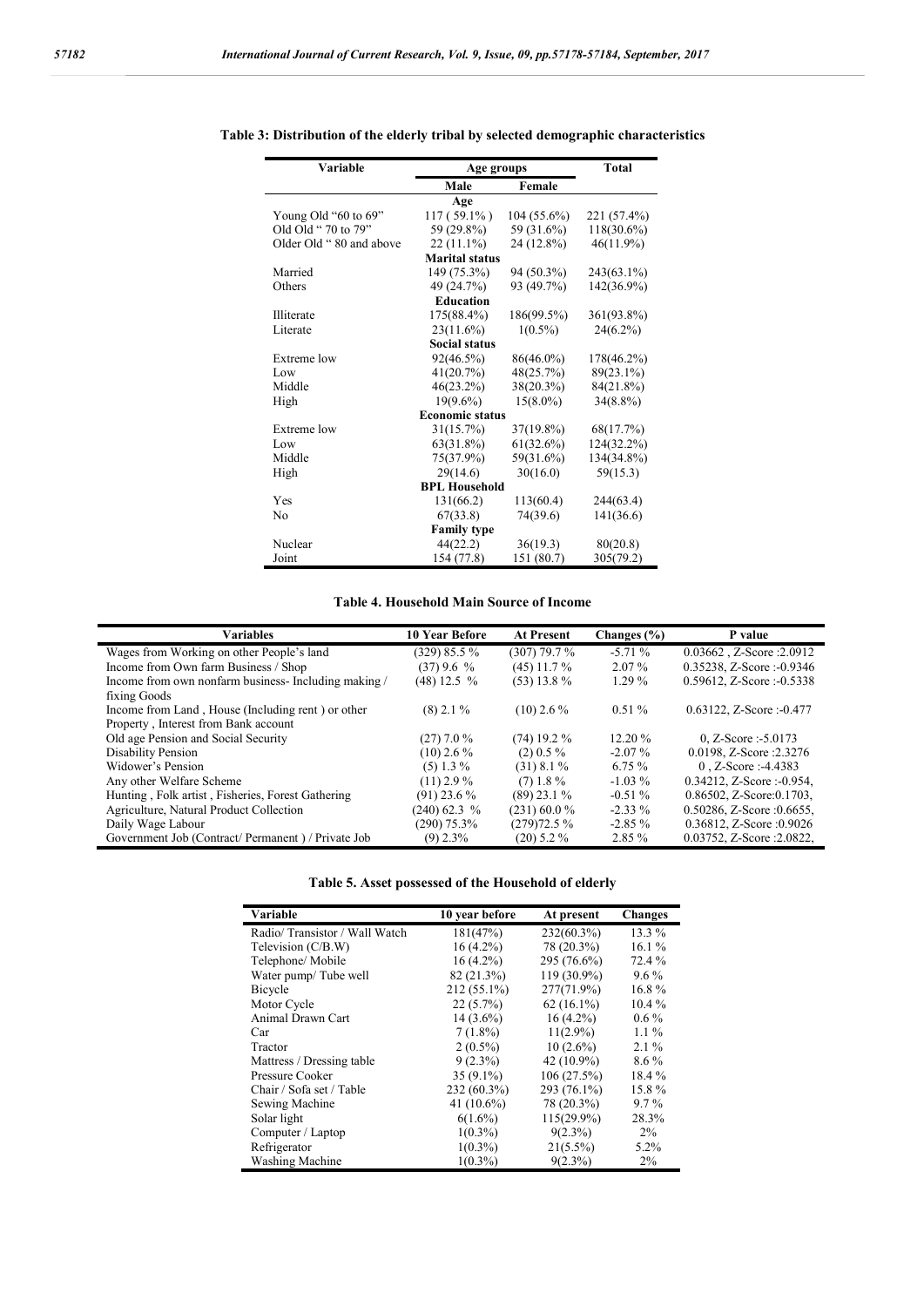# **DISCUSSION AND CONCLUSION**

It is well known that most of the tribal are victims of acute poverty and are living in wretched living conditions. Lack of money, along with illiteracy and unawareness, is often responsible for poor social conditions, and as a result the tribals remain at their present position on the graph of development (Sharma and Dwivedi, 2007). Various studies have been made on poverty, living standard and quality of life of different tribal populations, viz., Elwin (1939), Saxon (1957), Caprihan (1982), Mahapatra (1994), Yadav (2001), Sharma *et al*. (2002, 2004), Mishra *et al*. (2008, 2009) and many others exhibit low quality of life of the Tribals. The present study shows that the elderly tribal people are victims of poor socioeconomic conditions. Majority of elderly live in kaccha houses with one or two rooms without kitchen and possess one cycle only. They don't have toilet and drinking water facility, purchase wood for fuel and their daily food intake consists of rice with dhal or curry which is void of rich foods like fruits, milk and non vegetarian items. Majority of them are farmers but have well established themselves in different private services as they have poor educational status. Lack of money, interest and motivation along with alcoholism has led to the downfall of elderly household in their educational and occupational status. Thus, there is an urgent need to launch income generating, educational and health awareness programs so as to make them aware and help them to grab the opportunities given by the government and non government organizations. This is a small scale study, but each of participant in this study raise issues that may be of interest to stakeholders who are working in the eastern Uttar Pradesh and possibly India more widely. The recommendations given below are intended to be more specific to organizations working in the Eastern Uttar Pradesh.

### **Recommendations**

- Increase transparency in selecting members of VOs and other community structures.
- Identify opportunities for elder men and women's participation. Based on findings that elder men and women's interests have not been defined or are not being met, and the potential obstacles to defining them, special consideration should be given to identifying culturally appropriate participatory methodologies
- Provide opportunities for elder men and women's to gain practical knowledge. Opportunities for elder men and women's to advance their practical knowledge, and be seen to be contributing to the welfare of their households, other households and the community at large should be developed. These should be paired with encouraging their skills in community participation and followed up over time.
- Prepare proper policy and program for elderly people for their participation and increase knowledge

#### **Ethical Issues**

We fully followed the ethical principles that guide research on human subjects and none of the activities included in the study is likely to harm the participants. Verbal consent was taken before proceeding to administer the interview schedule. Confidentiality of the respondents fully maintained throughout the study and not be revealed to anyone outside of the study.

We gave full freedom to participants to leave the study at any point of time. The subjects with perceived health problems were informed about available health functionaries in the area. And ethical clearance certificate taken from Institutional Ethical Committee, Institute of Medical Sciences, Banaras Hindu University, Varanasi.

**Financial Support:** JRF from University Grant Commission, India

# **REFERENCES**

- Bala, M. and Monga, O.P. 2004. Impact of women employment on decision making in families. Social welfare, Vol. 51, 5, pp. 13-16.
- Bhasin, V. 2015. Status of tribal woman in India.,2007. Retrieved from http://www.krepublishers.com/02- Journals/S-HCS/HCS-01-0-000-000-2007-Web/HCS-01-1- 001-07-Abst-Text/HCS-01-1-001-07-001-Bhasin-V/HCS-01-1-001-07-01-Bhasin-V-Tt.pdf Accessed on 23 September.
- Bhattacharya, Prakash, 2005. Implications of an Aging Population in India: Challenges and Opportunities. Institute of Charted Financial Analysis of India.
- Chakraborti, Rajagopal Dhar, 2004. The Graying of India: Population Ageing in the Context of Asia. New Delhi: Sage Publication.
- Ebner, N. C., Freund, A. M. and Baltes, P. B. 2006. Developmental changes in personal goal orientation from young to late adulthood: from striving for gains to maintenance and prevention of losses. *Psychology and Aging,* 21(4), 664–678.
- Government of India, Census Report 2001 & 2011.
- HussainBhatArshad and NengrooAasifHussain, 2011. "Decision Making Power among Rural Women at Gross-Root Level", *Research Journal of Finance and Accounting*, Vol 2, No 5.
- Indian Council for Medical Research, Ethical Guidelines for Bio-Medical Research on Human Subjects, 2000
- Jai Prakash, Indira Ageing in India. Report Submitted to World Health Organisation, Geneva, 1999.
- Jyoti, K.S., Gracy and SutyaPrakesh, C.P. 1999. Empowerment and Decision Making by Rural Women- An Economic Study Karnataka, *Indian Journal of Agricultural Economics,* Vol-53 No.3, 308.
- Mancini, J. A. and Blieszner, R. 1989. Aging parents and adult children: Research themes in intergenerational relations. *Journal of Marriage and the Family,* 51, 275-290.
- Metha, M. and Knapp, A. 2004. The challenge of financing sanitation for meeting the Millennium Development goals. Commissioned paper for the Commission on Sustainable Development, Norwegian Ministry of the Environment, Water and Sanitation Program Africa, The World Bank, Nairobi, Kenya, March 5.
- Mukherjee, N. 2001. Achieving sustained sanitation for the poor: Policy lessons from participatory assessments in Cambodia, Indonesia and Vietnam. Field Note, Water and Sanitation Program East Asia and the Pacific, Jakarta, Indonesia.
- National Consultation Report, Development Framework, 2015, India
- NSS, 1998. The Aged in India: A Socio-Economic Profile, 52 nd Round, Report No. 446, National Sample Survey Organisation, New Delhi.
- NSS, 2006. Morbidity, Health Care and the Condition of the